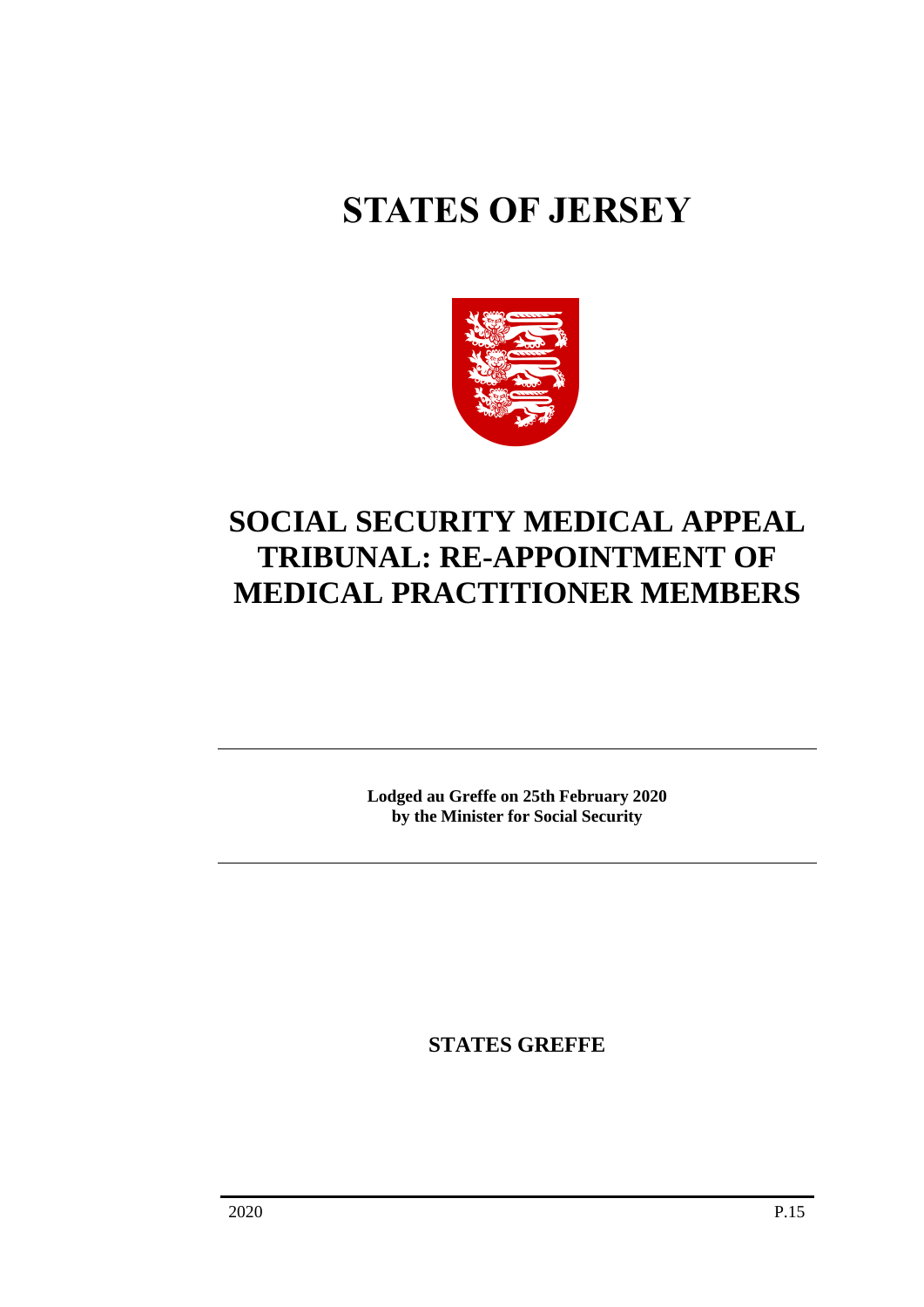### **PROPOSITION**

#### **THE STATES are asked to decide whether they are of opinion** −

in accordance with Article 34 of the Social Security (Jersey) Law 1974 and further to a process overseen by the Jersey Appointments Commission, to re-appoint the following medical practitioner members to the Social Security Medical Appeal Tribunal for a further 4-year period –

> Dr. Brendan Kellett medical practitioner Dr. Michael Richardson medical practitioner.

#### MINISTER FOR SOCIAL SECURITY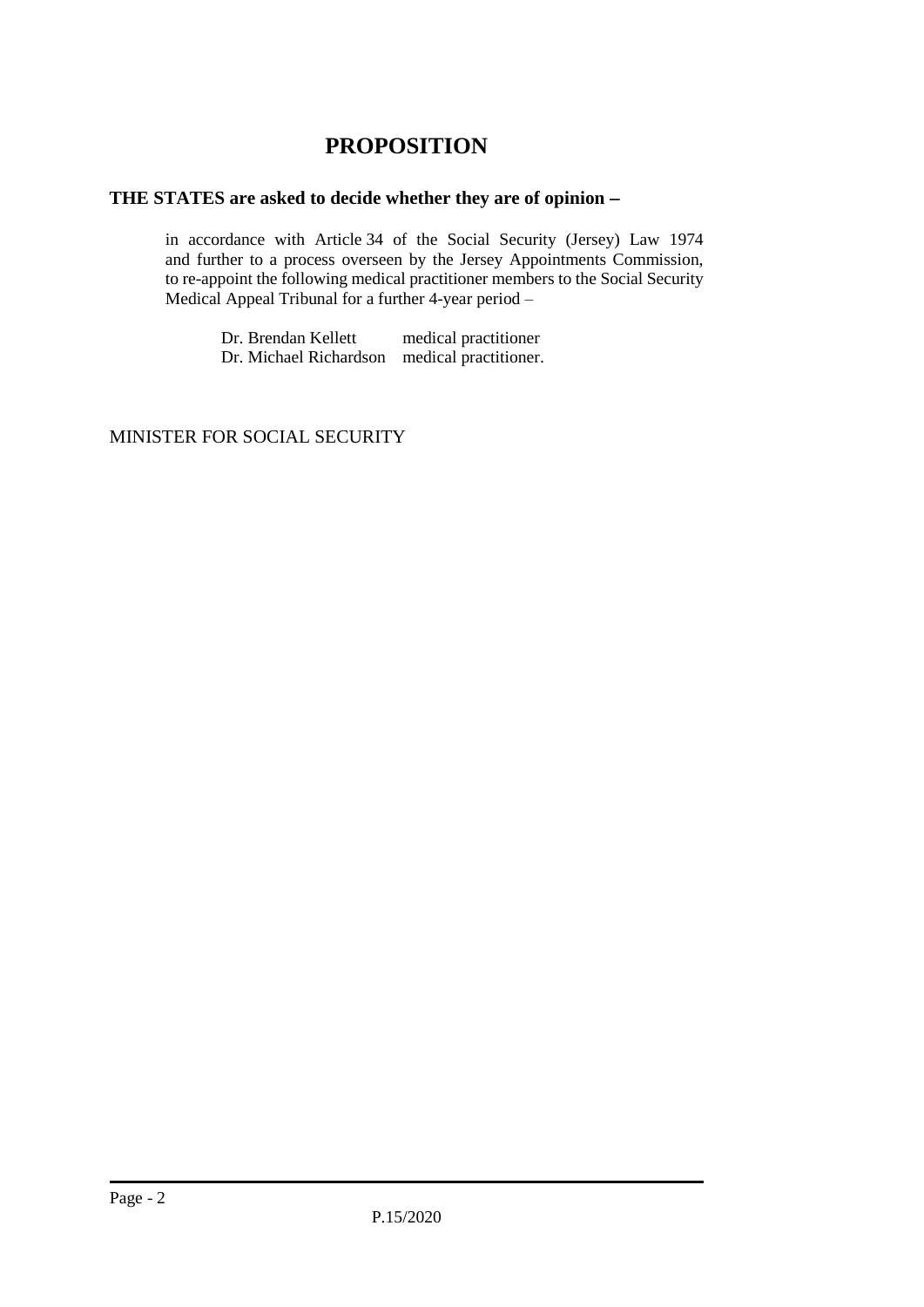#### **REPORT**

#### **1. Background**

Article 6 of the [Social Security \(Determination of Disablement Questions\) \(Jersey\)](https://www.jerseylaw.je/laws/revised/Pages/26.900.30.aspx)  [Order 1974](https://www.jerseylaw.je/laws/revised/Pages/26.900.30.aspx) provides for the constitution of the Social Security Medical Appeals Tribunal ("SSMAT").

The SSMAT hears appeals regarding the award of Long-Term Incapacity Allowance following assessments regarding loss of faculty made by a Medical Board. The Tribunal will review all facts placed before it by the Appellant and the Minister for Social Security and may confirm, reverse or vary the decision made by the Medical Board.

The constitution of the SSMAT comprises a Chair (or Deputy Chair) holding a qualification in law, and 2 medical practitioners (selected from a panel of up to 8 members).

The medical practitioners to the SSMAT must be currently licensed to practice medicine with the UK's General Medical Council. The assessment of award for Long-Term Incapacity Allowance is based on the determination of a loss of faculty, the degree of loss of faculty and the period of the award.

Because of the medical nature of the test, it requires the knowledge and experience of a medical practitioner. In the Tribunal, the medical practitioner is there to interpret and understand specific clinical information and its relevance in the determination.

This report recommends the re-appointment of 2 medical practitioners.

#### **2. Tribunals**

The Minister is responsible for the constitution of 3 different Tribunal panels, the Social Security Medical Appeal Tribunal ("SSMAT"), the Social Security Tribunal ("SST"), and the Income Support Medical Appeal Tribunal ("ISMAT"). Where appropriate, panel members are appointed to other Tribunals, ensuring a stronger pool available for each Tribunal.

#### **3. Terms of appointment**

The Social Security (Determination of Disablement Questions) (Jersey) Order 1974 provides that members of the Tribunal are appointed by the States on the recommendation of the Minister after consultation with the Jersey Appointments Commission, and that members are eligible for a term of re-appointment for a further 4 years, to comply with the Appointments Commission's guidance of a maximum of 9 years served.

The Minister therefore recommends the re-appointment of –

- Dr. Brendan Kellett
- Dr. Michael Richardson.

The Minister is confident that the above individuals will continue to uphold the fairness and integrity of the tribunal system.